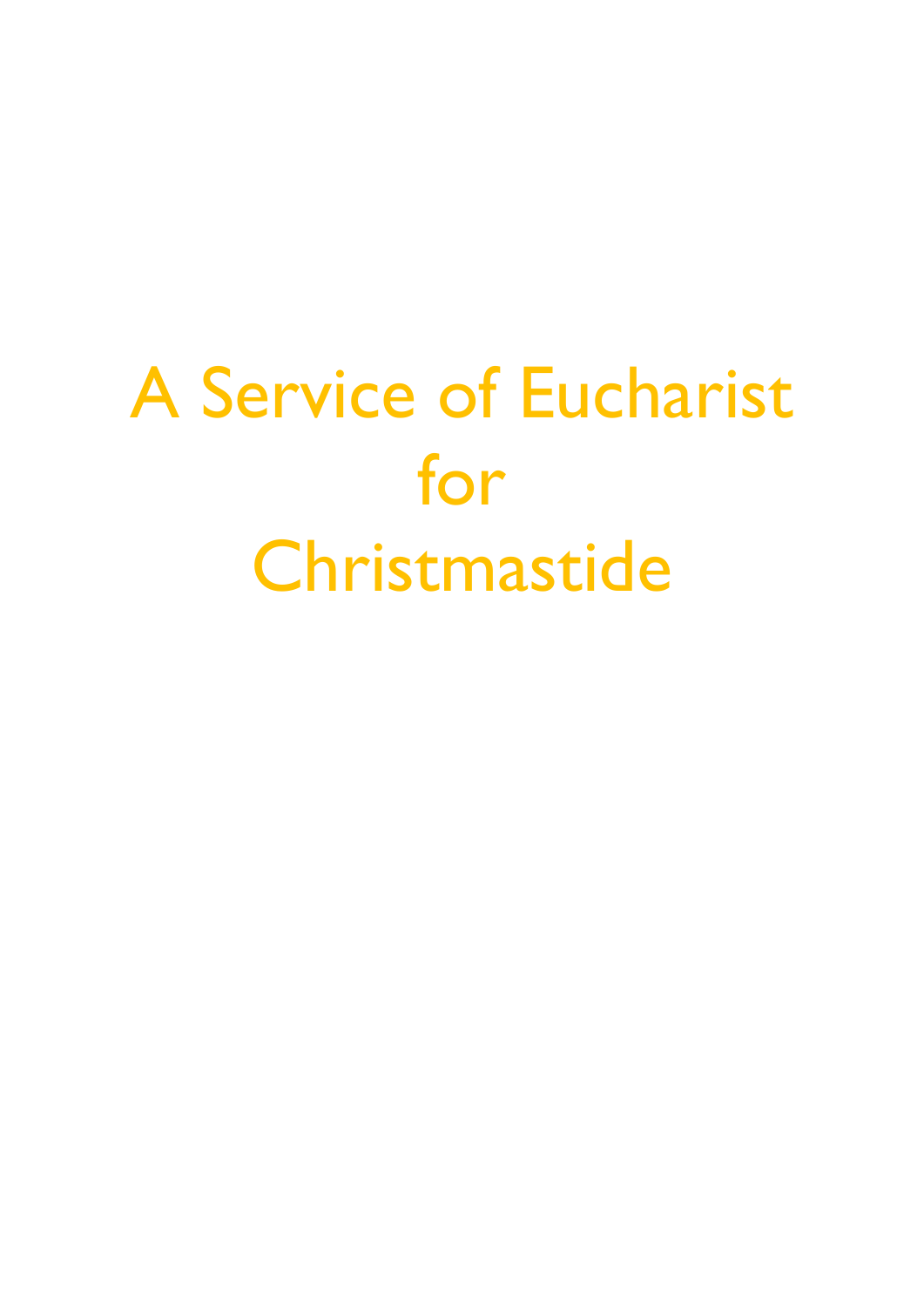#### *The minister introduces the service.*

#### *All stand for the opening hymn*

Of the Father's love begotten ere the worlds began to be, he is Alpha and Omega, he the source, the ending he, of the things that are, that have been, and that future years shall see evermore and evermore.

O, that birth forever blessed when the virgin, full of grace, by the Holy Ghost conceiving, bare the Saviour of our race, and the babe, the world's Redeemer, first revealed his sacred face evermore and evermore.

This is he whom seers and sages sang of old with one accord, whom the writings of the prophets promised in their faithful word; Now he shines, the long-expected: let creation praise its Lord evermore and evermore.

O ye heights of heav'n, adore him, angel-hosts, his praises sing, pow'rs, dominions, bow before him and extol our God and King. Let no tongue on earth be silent, ev'ry voice in concert ring evermore and evermore.

#### **Opening Hymn**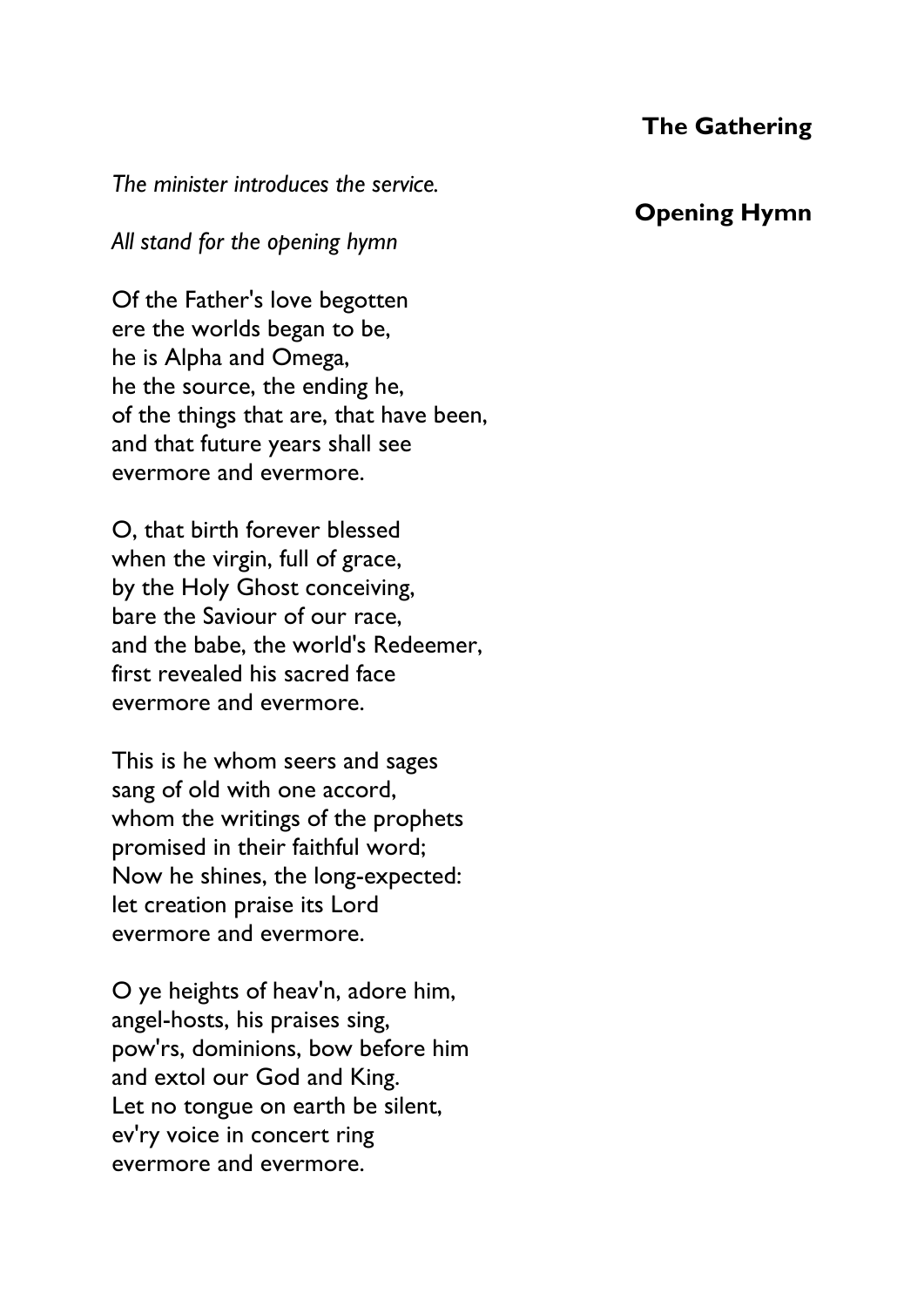## **The Greeting**

In the name of the Father, and of the Son, and of the Holy Spirit: *All* **Amen.**

I bring you good news of great joy: *All* **a Saviour has been born to you. Alleluia.**

Unto us a child is born, *All* **unto us a Son is given. Alleluia.**

*All* He is Christ the Lord. Alleluia. **We worship and adore him. Alleluia.**

## **Lighting of the Advent Wreath**

*As the candle is lit, a prayer is said* 

God our Father, today the Saviour is born and those who live in darkness are seeing a great light. Help us, who greet the birth of Christ with joy, to live in the light of your Son and to share the good news of your love. We ask this through Jesus Christ, the light who has come into the world. *All* **Amen.**

## **Prayer of Preparation**

All **Almighty God, to whom all hearts are open, all desires known, and from whom no secrets are hidden: cleanse the thoughts of our hearts by the inspiration of your Holy Spirit, that we may perfectly love you and worthily magnify your holy name, through Christ our Lord, Amen.**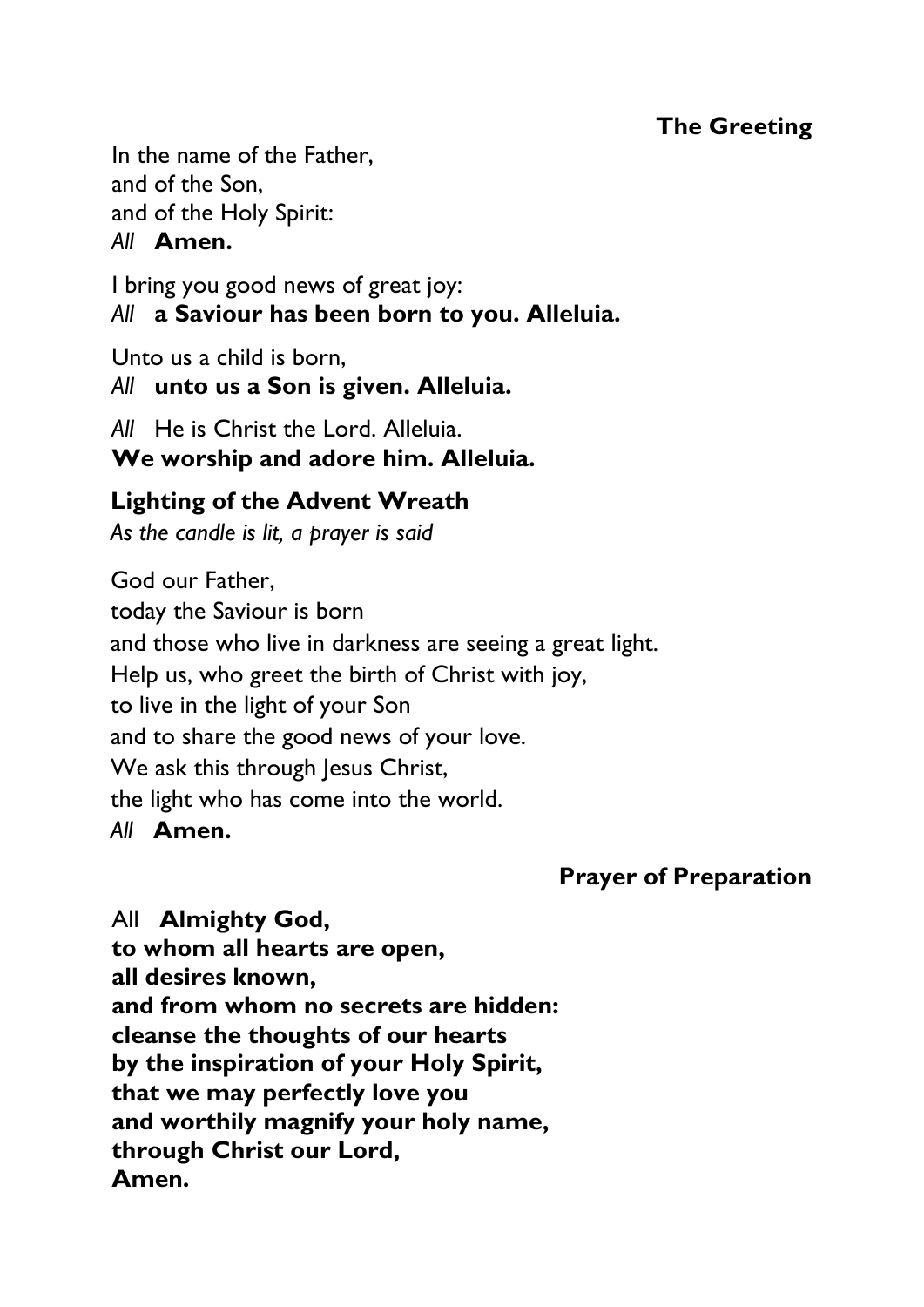## **Confession & Absolution**

As we kneel with the shepherds before the newborn Christ-child, we open our hearts in penitence and faith.

#### *Silence may be kept*

Lord of grace and truth, we confess our unworthiness to stand in your presence as your children. We have sinned:

#### *All* **forgive and heal us.**

The Virgin Mary accepted your call to be the mother of Jesus. Forgive our disobedience to your will. We have sinned:

#### *All* **forgive and heal us.**

Your Son our Saviour was born in poverty in a manger. Forgive our greed and rejection of your ways. We have sinned:

#### *All* **forgive and heal us.**

The shepherds left their flocks to go to Bethlehem. Forgive our self-interest and lack of vision. We have sinned: *All* **forgive and heal us.**

#### The wise men followed the star to find Jesus the King. Forgive our reluctance to seek you. We have sinned:

*All* **forgive and heal us.**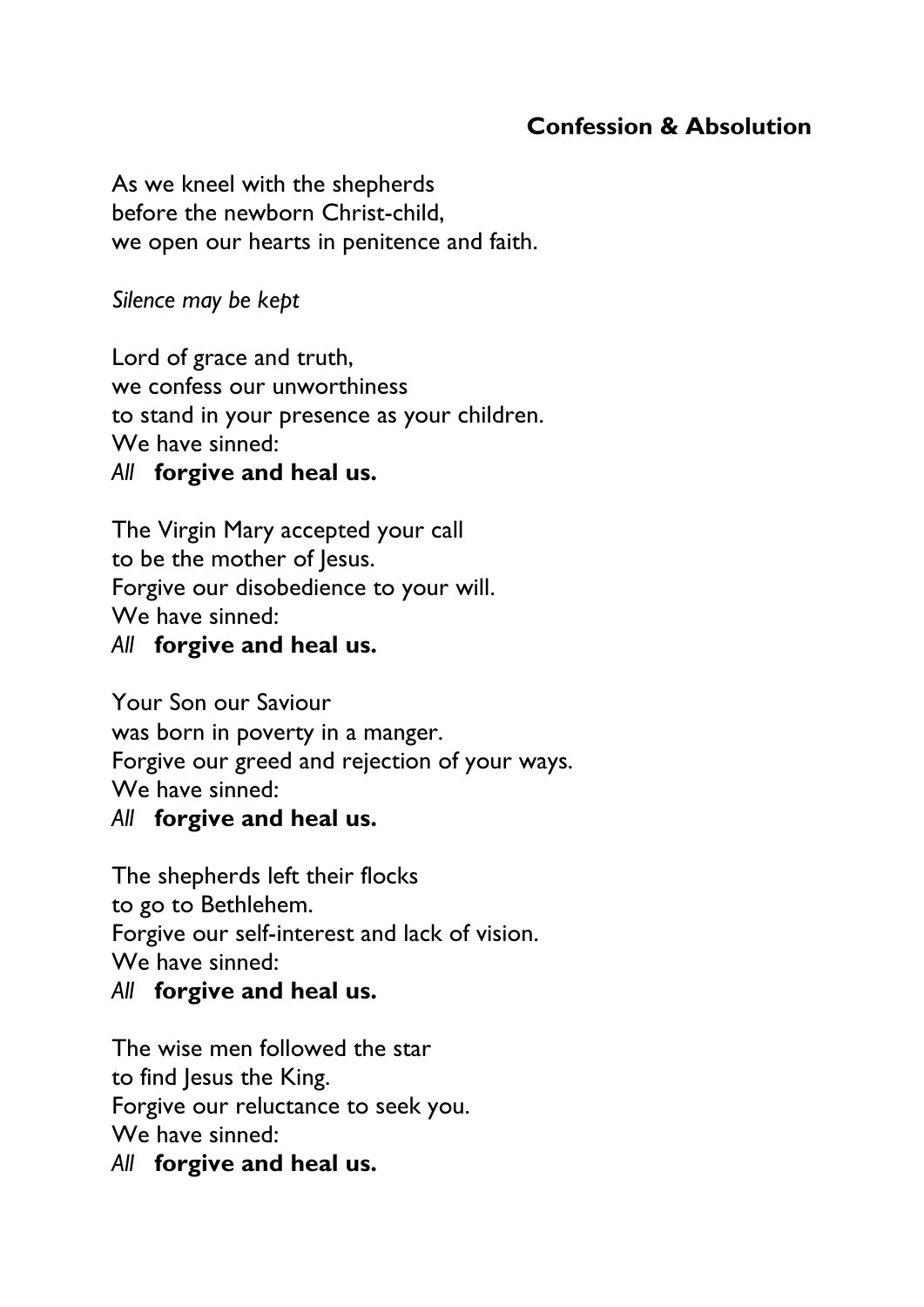May God who loved the world so much that he sent his Son to be our Saviour forgive *us our* sins and make *us* holy to serve him in the world, through Jesus Christ our Lord. **Amen.**

#### **The Gloria**

**Glory to God in the highest, and peace to his people on earth. Lord God, heavenly King, Almighty God and Father, We worship you, we give you thanks, We praise you for your glory. Lord Jesus Christ, Only Son of the Father, Lord God, Lamb of God, You take away the sins of the world, Have mercy on us. You are seated at the right hand of the Father, Receive our prayer. For you alone are the holy one, You alone are the Lord, You alone are the most high, Jesus Christ, With the Holy Spirit, in the Glory of God the Father, Amen.**

**The Collect**

Let us pray

Lord Jesus Christ, your birth at Bethlehem draws us to kneel in wonder at heaven touching earth: accept our heartfelt praise as we worship you, our Saviour and our eternal God. *All* **Amen.**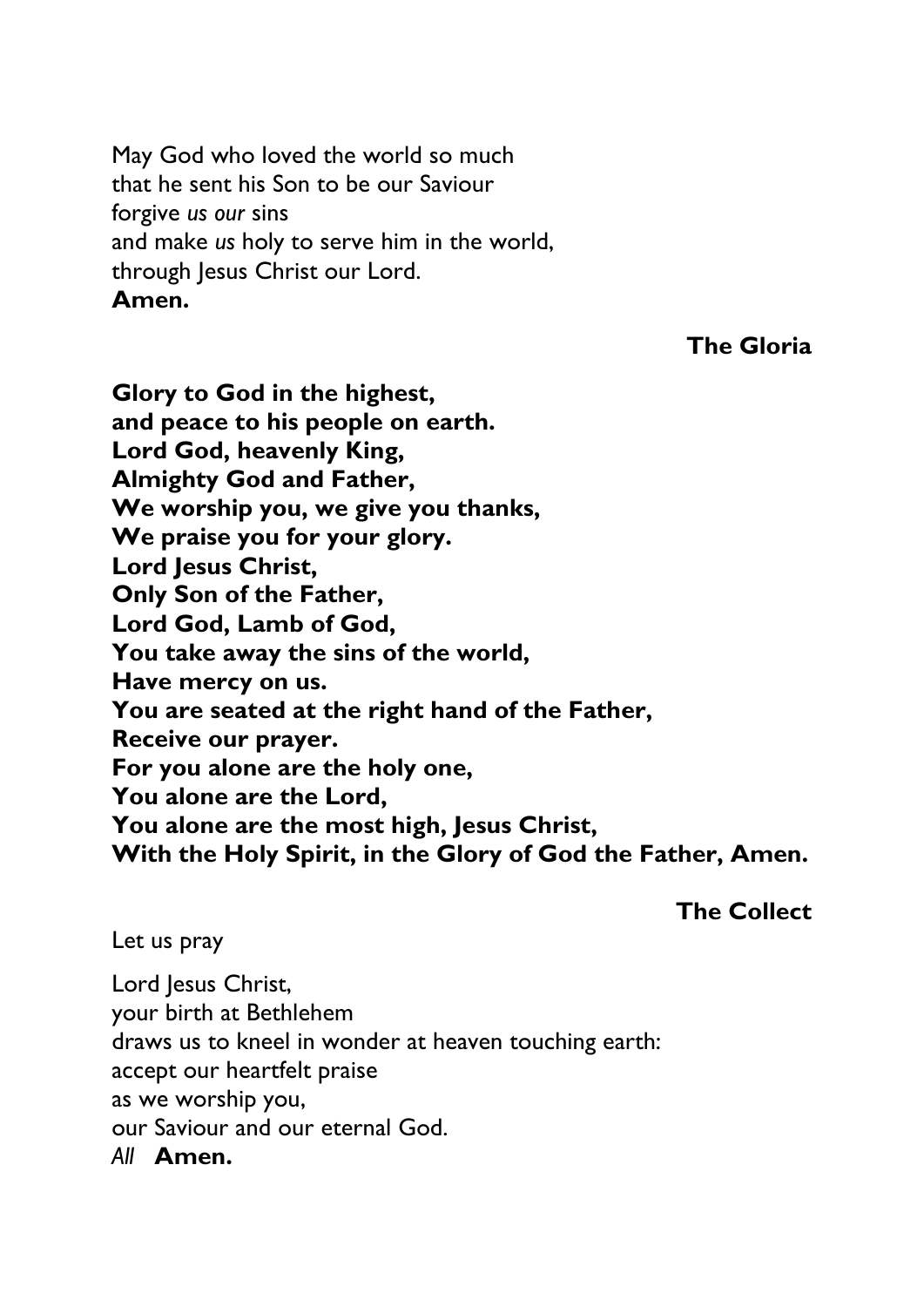# **The Liturgy of the Word First and Second Readings**

## **Isaiah 9:2-7**

<sup>2</sup> The people who walked in darkness have seen a great light; those who lived in a land of deep darkness - on them light has shined. **<sup>3</sup>** You have multiplied the nation, you have increased its joy; they rejoice before you as with joy at the harvest, as people exult when dividing plunder. **<sup>4</sup>** For the yoke of their burden, and the bar across their shoulders, the rod of their oppressor, you have broken as on the day of Midian. **<sup>5</sup>** For all the boots of the tramping warriors and all the garments rolled in blood shall be burned as fuel for the fire. **<sup>6</sup>** For a child has been born for us, a son given to us; authority rests upon his shoulders; and he is named Wonderful Counsellor, Mighty God, Everlasting Father, Prince of Peace. **<sup>7</sup>** His authority shall grow continually, and there shall be endless peace for the throne of David and his kingdom. He will establish and uphold it with justice and with righteousness from this time onward and forevermore. The zeal of the LORD of hosts will do this.

## **Titus 2:11-14**

**<sup>11</sup>** For the grace of God has appeared, bringing salvation to all, **<sup>12</sup>** training us to renounce impiety and worldly passions, and in the present age to live lives that are self-controlled, upright, and godly, **<sup>13</sup>** while we wait for the blessed hope and the manifestation of the glory of our great God and Saviour, Jesus Christ. **<sup>14</sup>** He it is who gave himself for us that he might redeem us from all iniquity and purify for himself a people of his own who are zealous for good deeds.

This is the word of the Lord. *All* **Thanks be to God.**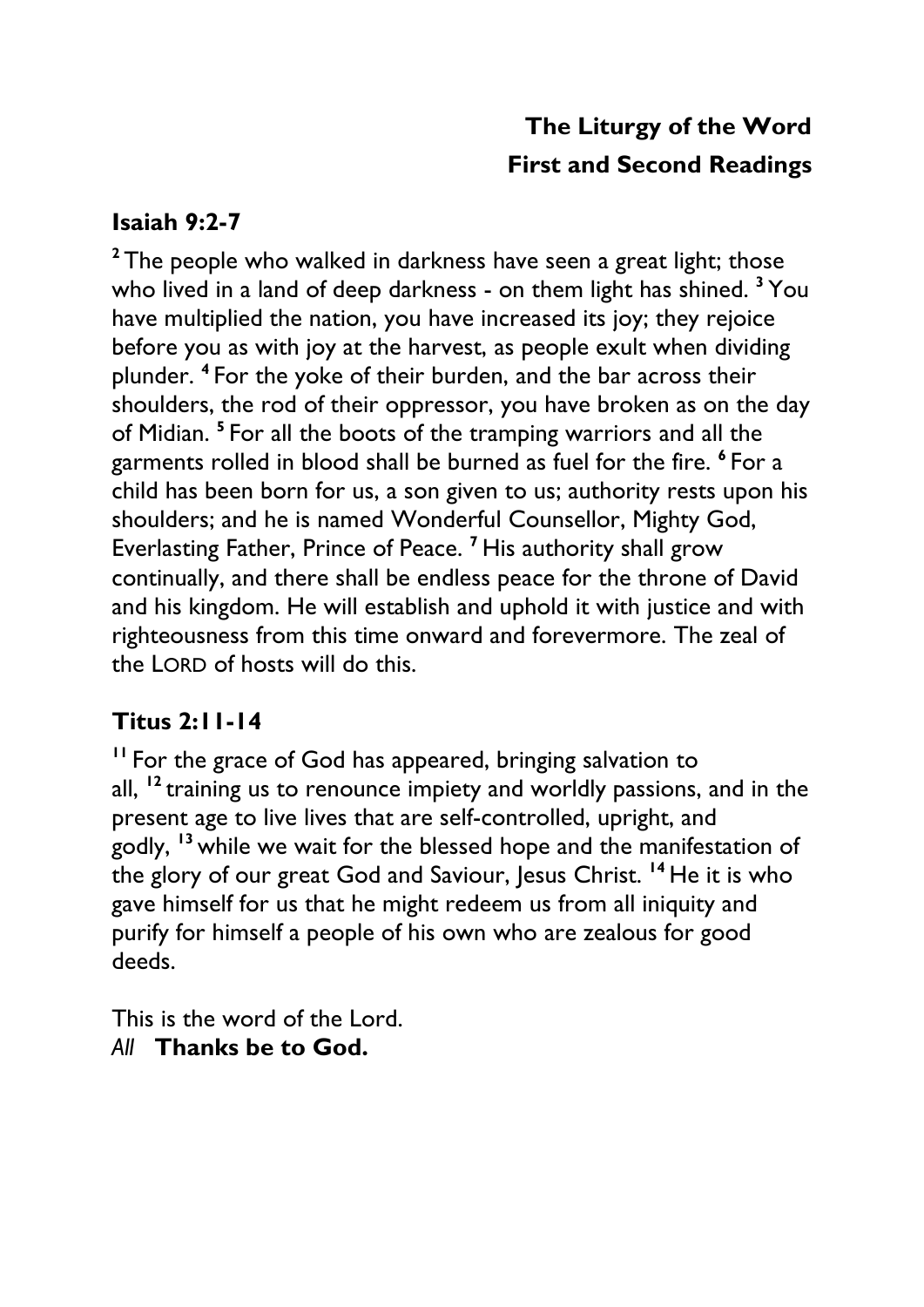#### **Acclamation**

Alleluia, alleluia.

Christ was revealed in flesh, proclaimed among the nations and believed in throughout the world.

*All* **Alleluia.**

Hear the Gospel of our Lord Jesus Christ according to Luke *All* **Glory to you, O Lord.** 

#### **Luke 2:1-20**

<sup>1</sup> In those days a decree went out from Emperor Augustus that all the world should be registered. **<sup>2</sup>** This was the first registration and was taken while Quirinius was governor of Syria. **<sup>3</sup>** All went to their own towns to be registered. **<sup>4</sup>** Joseph also went from the town of Nazareth in Galilee to Judea, to the city of David called Bethlehem, because he was descended from the house and family of David. **<sup>5</sup>** He went to be registered with Mary, to whom he was engaged and who was expecting a child. **<sup>6</sup>**While they were there, the time came for her to deliver her child. **<sup>7</sup>** And she gave birth to her firstborn son and wrapped him in bands of cloth, and laid him in a manger, because there was no place for them in the inn. **<sup>8</sup>** In that region there were shepherds living in the fields, keeping watch over their flock by night. **<sup>9</sup>** Then an angel of the Lord stood before them, and the glory of the Lord shone around them, and they were terrified. **<sup>10</sup>** But the angel said to them, "Do not be afraid; for see—I am bringing you good news of great joy for all the people: **<sup>11</sup>** to you is born this day in the city of David a Saviour, who is the Messiah, the Lord. **<sup>12</sup>** This will be a sign for you: you will find a child wrapped in bands of cloth and lying in a manger." **<sup>13</sup>** And suddenly there was with the angel a multitude of the heavenly host, praising God and saying, **<sup>14</sup>** "Glory to God in the highest heaven, and on earth peace among those whom he favours!"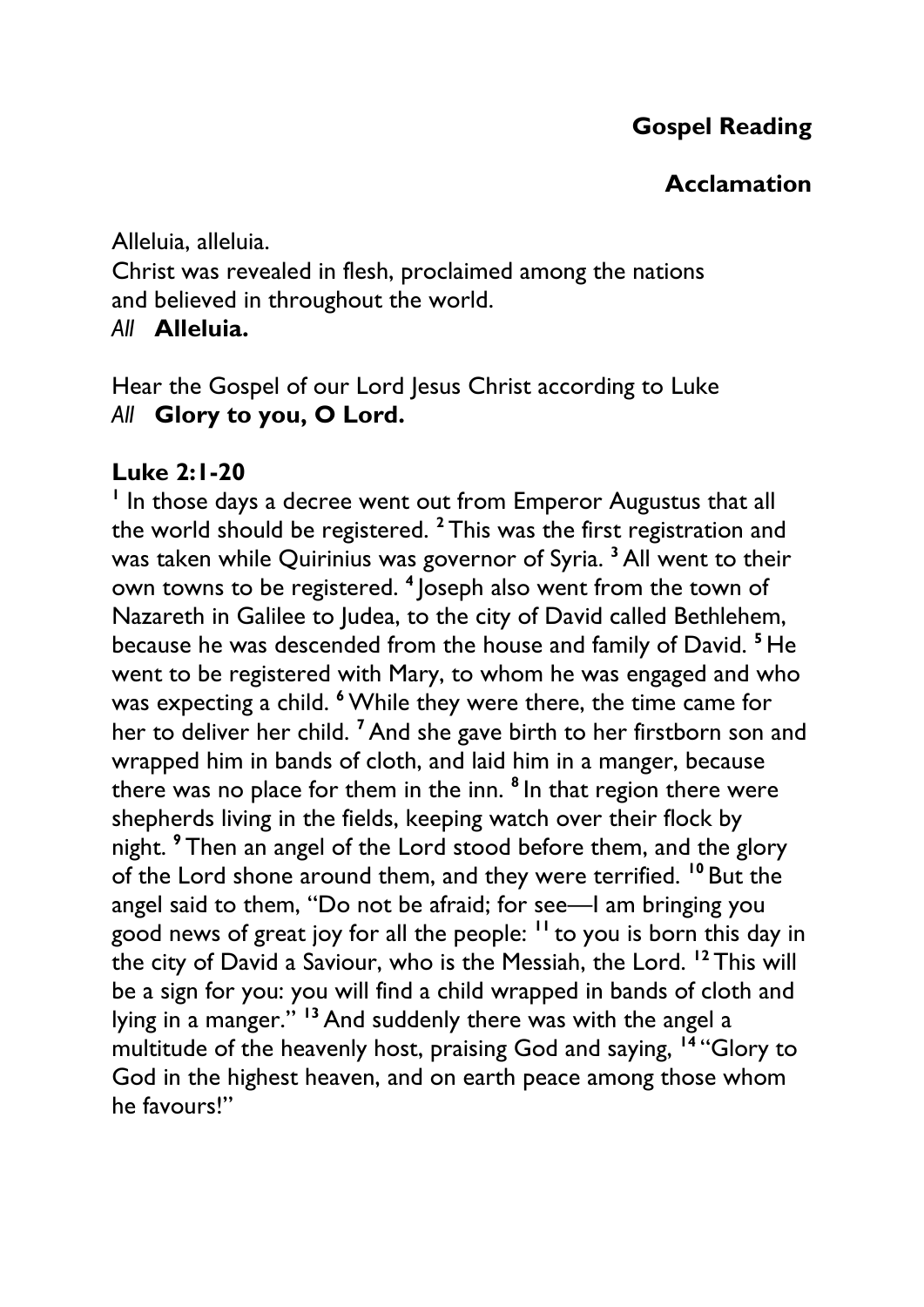**<sup>15</sup>**When the angels had left them and gone into heaven, the shepherds said to one another, "Let us go now to Bethlehem and see this thing that has taken place, which the Lord has made known to us." **<sup>16</sup>** So they went with haste and found Mary and Joseph, and the child lying in the manger. **<sup>17</sup>**When they saw this, they made known what had been told them about this child; **<sup>18</sup>** and all who heard it were amazed at what the shepherds told them. **<sup>19</sup>** But Mary treasured all these words and pondered them in her heart. **<sup>20</sup>** The shepherds returned, glorifying and praising God for all they had heard and seen, as it had been told them.

This is the Gospel of the Lord *All* **Praise to you, O Christ.** 

**Sermon**

**Creed**

Let us declare our faith

Do you believe and trust in God the Father? *All* **I believe in God, the Father almighty, creator of heaven and earth.**

Do you believe and trust in his Son Jesus Christ? *All* **I believe in Jesus Christ, his only Son, our Lord, who was conceived by the Holy Spirit, born of the Virgin Mary, suffered under Pontius Pilate, was crucified, died, and was buried; he descended to the dead. On the third day he rose again; he ascended into heaven, he is seated at the right hand of the Father, and he will come to judge the living and the dead.**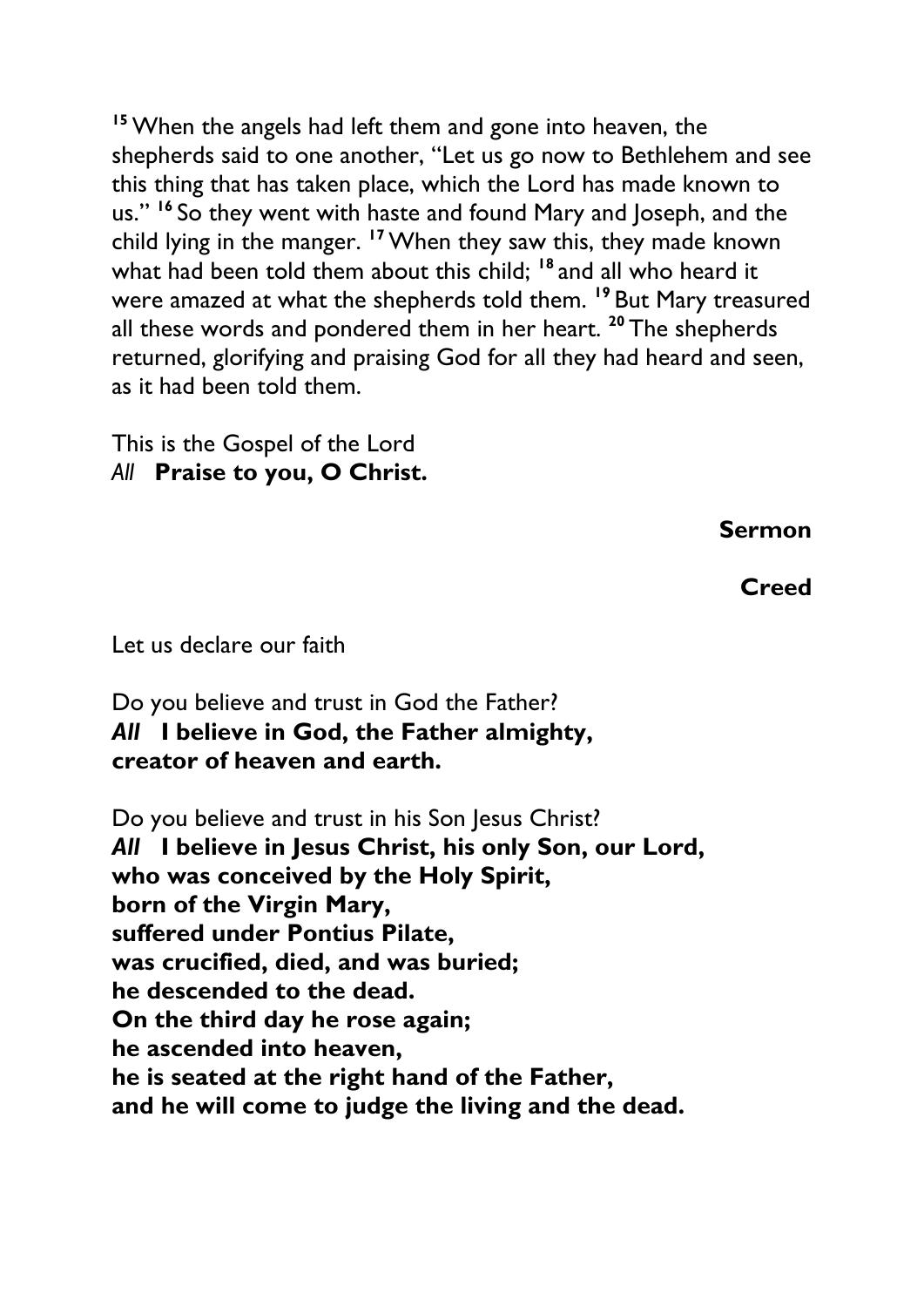Do you believe and trust in the Holy Spirit? *All* **I believe in the Holy Spirit, the holy catholic Church, the communion of saints, the forgiveness of sins, the resurrection of the body, and the life everlasting. Amen.**

#### **Prayers of Intercession**

*This response, or another, may be used:* Lord in your mercy *All* **Hear our prayer**

*At the end we may say:* Merciful Father, **accept these prayers for the sake of your Son, our Saviour Jesus Christ, Amen**

#### **The Liturgy of the Sacrament**

#### **The Peace**

Unto us a child is born, unto us a son is given, and his name shall be called the Prince of Peace.

The peace of the Lord be always with you *All* **And also with you**

Let us offer one another a sign of peace

*All may exchange a sign of peace*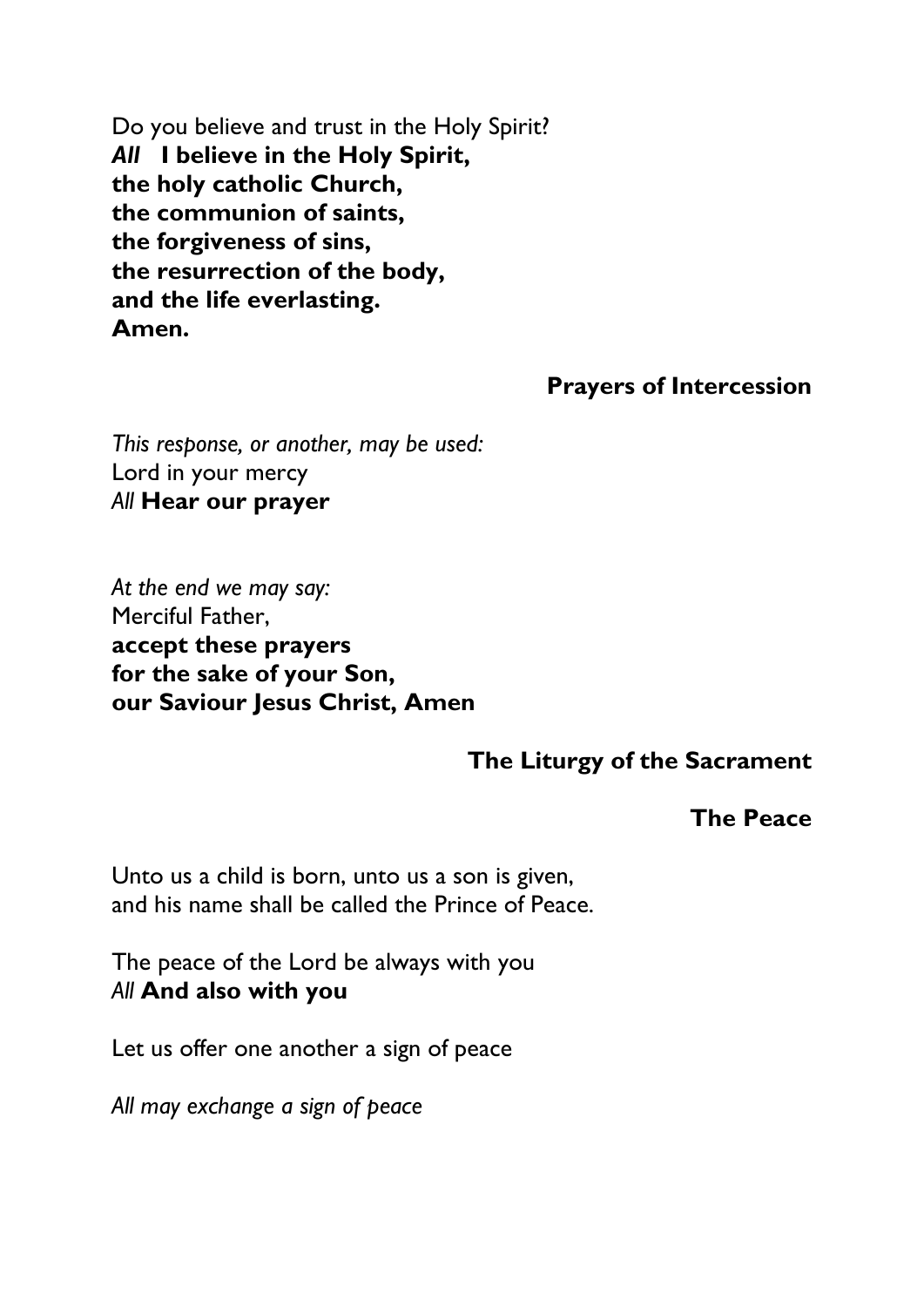## **Offertory Hymn**

#### *All stand for the Offertory Hymn*

1. See amid the winter's snow, born for us on earth below, see, the tender Lamb appears, promised from eternal years!

*Hail, thou ever blessed morn Hail, redemption's happy dawn Sing through all Jerusalem Christ is born in Bethlehem*

2. Lo, within a manger lies he who built the starry skies, he who, throned in height sublime, sits amid the cherubim! *Refrain*

3. Say, ye holy shepherds, say, what your joyful news today; wherefore have ye left your sheep on the lonely mountain steep?

4. 'As we watched at dead of night, lo, we saw a wondrous light; angels, singing "Peace on earth", told us of a Saviour's birth.'

5. Sacred infant, all divine, what a tender love was thine. thus to come from highest bliss down to such a world as this!

#### **The Preparation of the Table**

Word made flesh, life of the world, in your incarnation you embraced our poverty: by your Spirit may we share in your riches. *All* **Amen.**

#### **The Eucharistic Prayer**

The Lord be with you *All* **And also with you**

Lift up your hearts

*All* **We lift them to the Lord**

Let us give thanks to the Lord our God *All* **It is right to give thanks and praise**

*The minister leads the people in praise for God's work*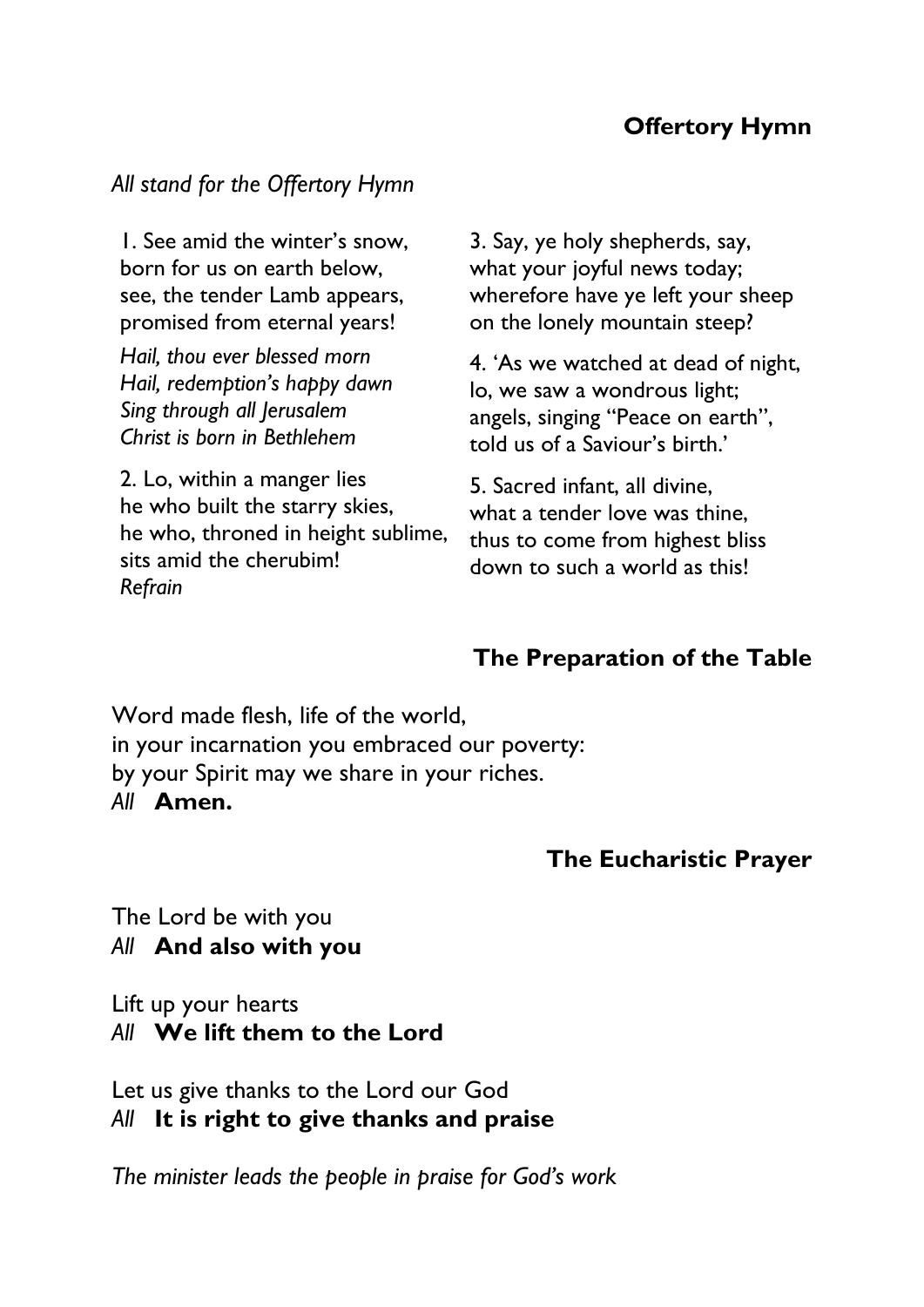*The Sanctus may be said or sung*

**Holy, holy, holy Lord, God of power and might, heaven and earth are full of your glory. Hosanna in the highest. Blessed is he who comes in the name of the Lord. Hosanna in the highest.**

*The minister recalls the Last Supper The following acclamation may be used*

Great is the mystery of faith:

*All* **Christ has died: Christ is risen: Christ will come again.**

*The minister continues, leading to the Doxology. All respond*

| Either            | 0r                              |
|-------------------|---------------------------------|
| for ever and ever | in songs of everlasting praise: |
| All <b>Amen.</b>  | All Blessing and honour         |
|                   | and glory and power             |
|                   | be yours for ever and ever.     |
|                   | Amen.                           |

#### **The Lord's Prayer**

Rejoicing in the presence of God here among us, as our Saviour taught us, so we pray *All* **Our Father in heaven, Hallowed be your name, your kingdom come, your will be done on earth as in heaven. Give us today our daily bread. Forgive us our sins as we forgive those who sin against us.**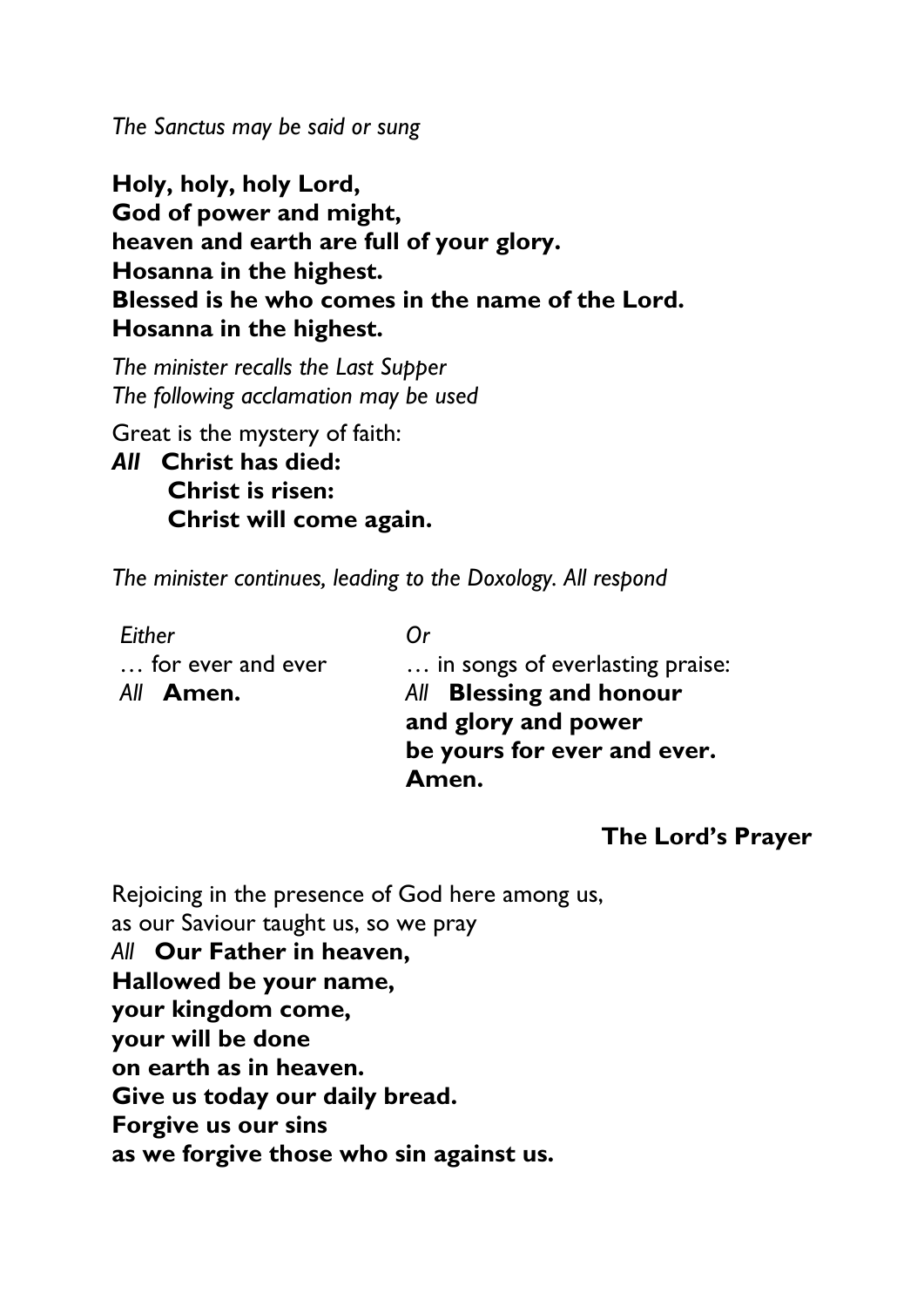**Lead us not into temptation but deliver us from evil. For the kingdom, the power and the glory are yours now and forever. Amen.**

**Breaking of the Bread**

We break the bread of life. and that life is the light of the world. *All* **God here among us, light in the midst of us, bring us to light and life.**

**Agnus Dei**

*All* **Jesus, Lamb of God, have mercy on us.**

**Jesus, bearer of our sins, have mercy on us.**

**Jesus, redeemer of the world, grant us peace.**

#### **Giving of Communion**

Christ is the true bread which has come down from heaven. *All* **Lord, give us this bread always.**

*The president and people receive communion.*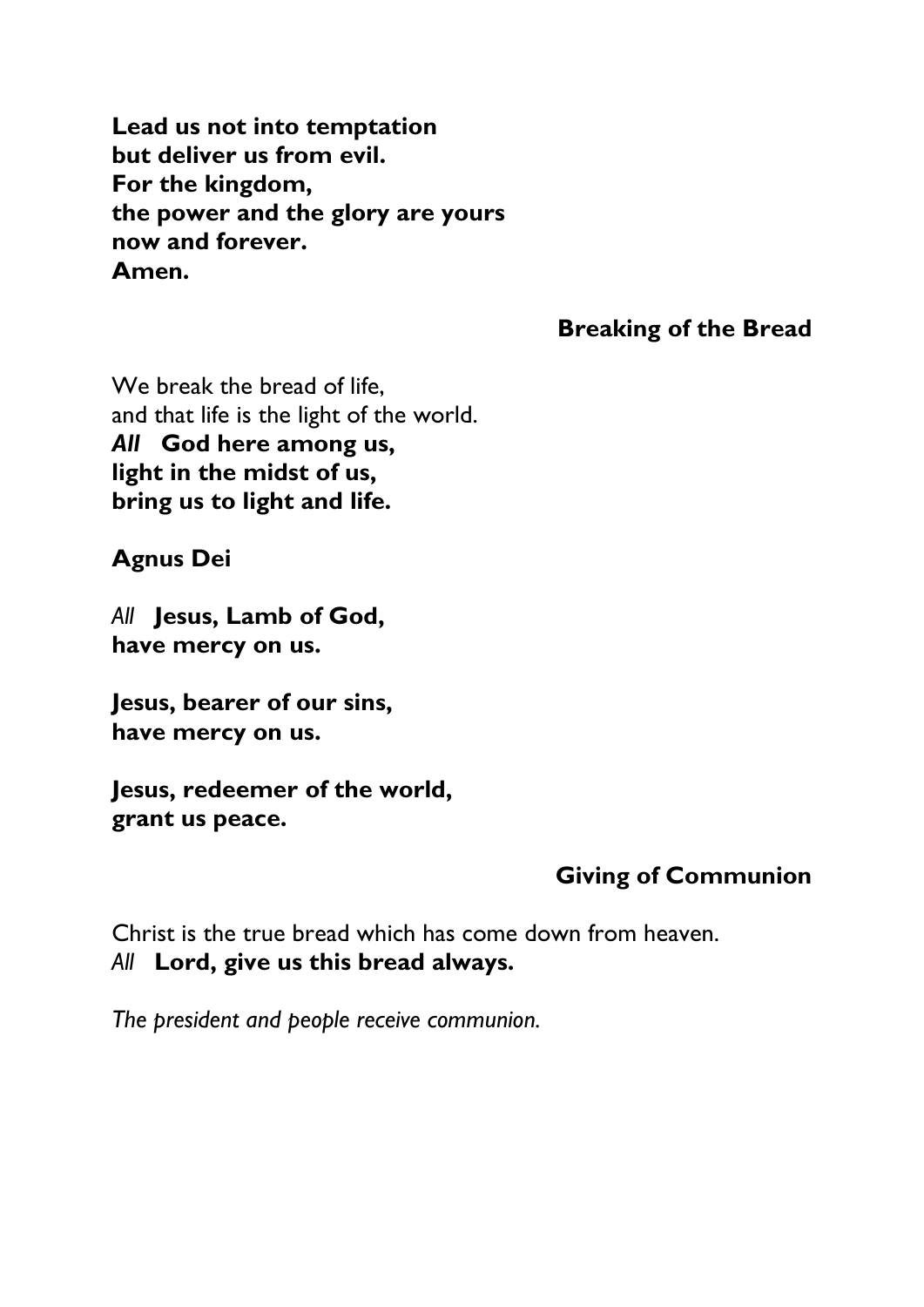#### **Prayer after Communion**

*Silence is kept.*

*All* **Almighty God, we thank you for feeding us with the body and blood of your Son Jesus Christ. Through him we offer you our souls and bodies to be a living sacrifice. Send us out in the power of your Spirit to live and work to your praise and glory. Amen.**

**Notices**

#### **Offertory Hymn**

#### *All stand for the Offertory Hymn*

O come, all ye faithful, joyful and triumphant, O come ye, O come ye to Bethlehem; come and behold him, born the king of angels:

*O come, let us adore him, O come, let us adore him, O come, let us adore him, Christ the Lord.*

God of God, Light of Light, lo, he abhors not the Virgin's womb; very God, begotten, not created: *O come, let us adore him…*